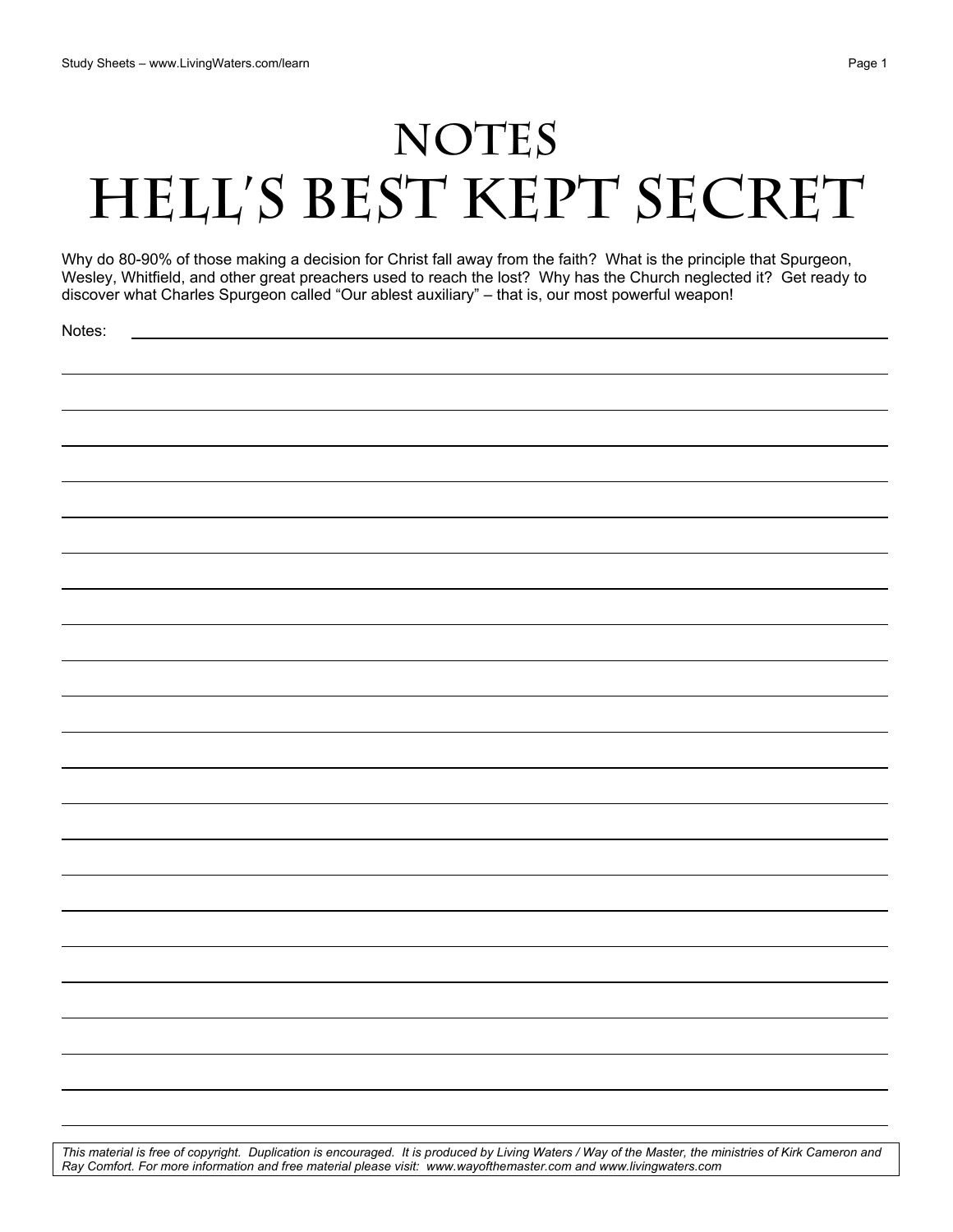## **Hell's Best Kept Secret QUIZ**

1. What is it that the Bible says is "perfect, converting the soul"? (See Psalm 19:7.)

2. According to Romans 3:19,20, Romans 7:7, and Galatians 3:24, what are four functions of the Law?

1. <u>\_\_\_\_\_\_\_\_\_\_\_\_\_\_\_\_\_\_\_\_\_\_\_\_\_\_\_\_\_\_\_\_\_\_</u> 2. 3. 4.

3. What is the biblical definition of sin? (See 1 John 3:4, KJV.)

4. What does the word "conscience" mean?

5. What did modern evangelism choose to attract sinners to the Gospel?

6. What was the first passenger told about the parachute?

7. What was the result of his experience?

8. What was the second passenger told?

*This material is free of copyright. Duplication is encouraged. It is produced by Living Waters / Way of the Master, the ministries of Kirk Cameron and Ray Comfort. For more information and free material please visit: www.wayofthemaster.com and www.livingwaters.com*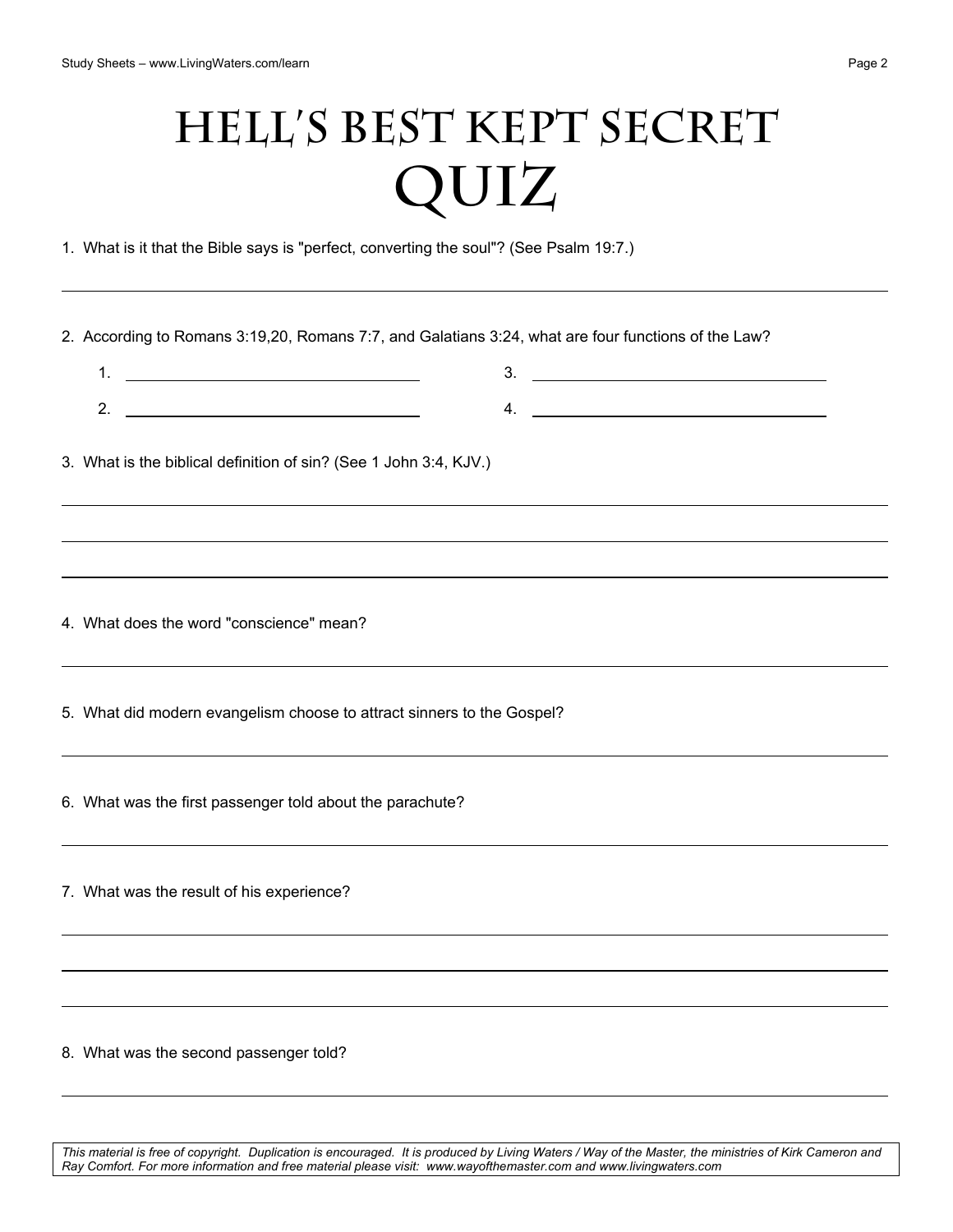| Study Sheets - www.LivingWaters.com/learn                       |                                                                                  | Page 3 |
|-----------------------------------------------------------------|----------------------------------------------------------------------------------|--------|
| 9. What was the result of his experience?                       |                                                                                  |        |
|                                                                 |                                                                                  |        |
|                                                                 |                                                                                  |        |
|                                                                 |                                                                                  |        |
| 10. What should we be telling the "passengers?"                 |                                                                                  |        |
|                                                                 |                                                                                  |        |
|                                                                 | ,我们也不会有什么。""我们的人,我们也不会有什么?""我们的人,我们也不会有什么?""我们的人,我们也不会有什么?""我们的人,我们也不会有什么?""我们的人 |        |
|                                                                 |                                                                                  |        |
|                                                                 |                                                                                  |        |
| 11. Who is the Law designed for? (See 1 Timothy 1:9-10)         |                                                                                  |        |
|                                                                 |                                                                                  |        |
|                                                                 |                                                                                  |        |
|                                                                 |                                                                                  |        |
| BONUS: How many of the Ten Commandments can you name by memory? |                                                                                  |        |
|                                                                 | $6.$ $\overline{\phantom{a}}$                                                    |        |
|                                                                 |                                                                                  |        |
| 3 <sub>1</sub><br><u> 1990 - Johann Barbara, martin a</u>       |                                                                                  |        |
| <u> 1989 - Johann Barbara, martin amerikan ba</u><br>4.         | $9.$ $\overline{\phantom{a}}$                                                    |        |
| 5.                                                              |                                                                                  |        |
|                                                                 |                                                                                  |        |
|                                                                 |                                                                                  |        |